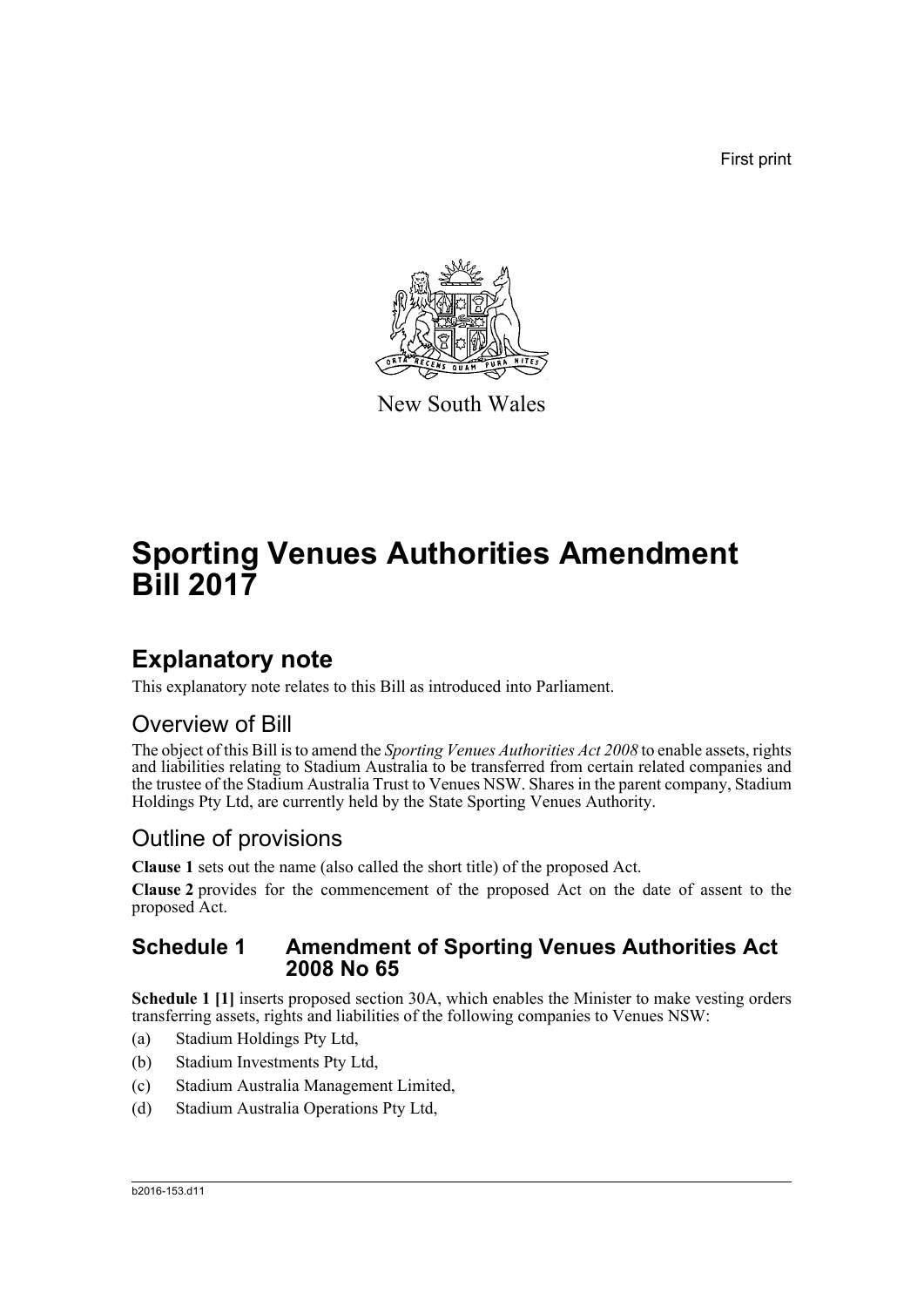(e) Infrastructure Specialist Asset Management Limited in its capacity as trustee of the Stadium Australia Trust.

**Schedule 1 [1]** also inserts proposed section 30B, which provides for an exemption for the purposes of the *Competition and Consumer Act 2010* of the Commonwealth and the *Competition Code of New South Wales*. The exemption applies in relation to conduct authorised or required by or under the provisions of arrangements relating to Stadium Australia. The arrangements concerned are arrangements to which Venues NSW is a party due to the operation of proposed section 30A.

**Schedule 1 [2]** enables regulations to be made that contain provisions of a savings or transitional nature consequent on the enactment of any Act that amends the *Sporting Venues Authorities Act 2008*, including the proposed Act.

**Schedule 1 [3]** provides for savings and transitional matters consequent on the making of vesting orders provided for by **Schedule 1 [1]**.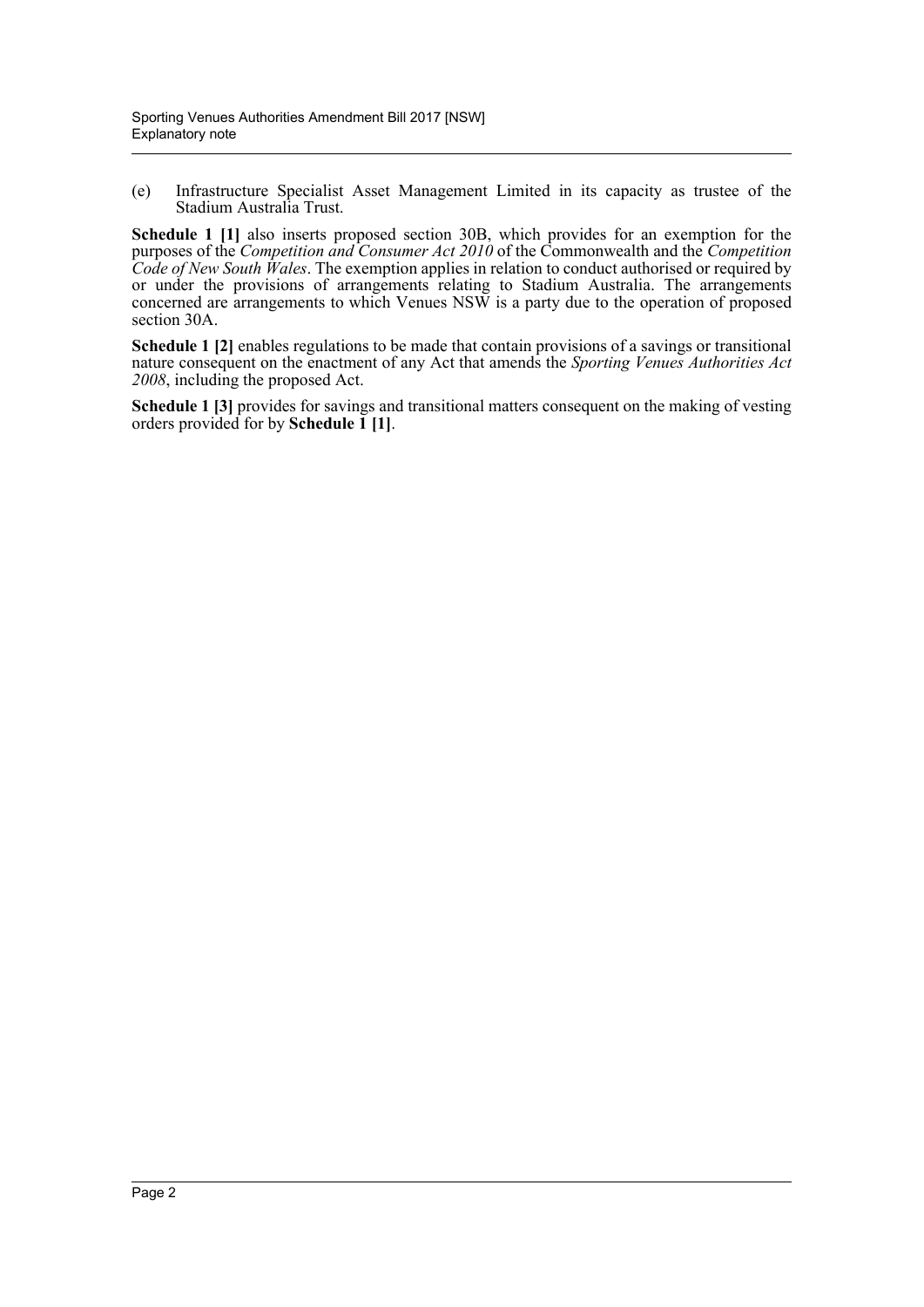First print



New South Wales

# **Sporting Venues Authorities Amendment Bill 2017**

## **Contents**

|                   |                                                         | Page |
|-------------------|---------------------------------------------------------|------|
|                   | Name of Act                                             |      |
|                   | Commencement                                            | ົາ   |
| <b>Schedule 1</b> | Amendment of Sporting Venues Authorities Act 2008 No 65 |      |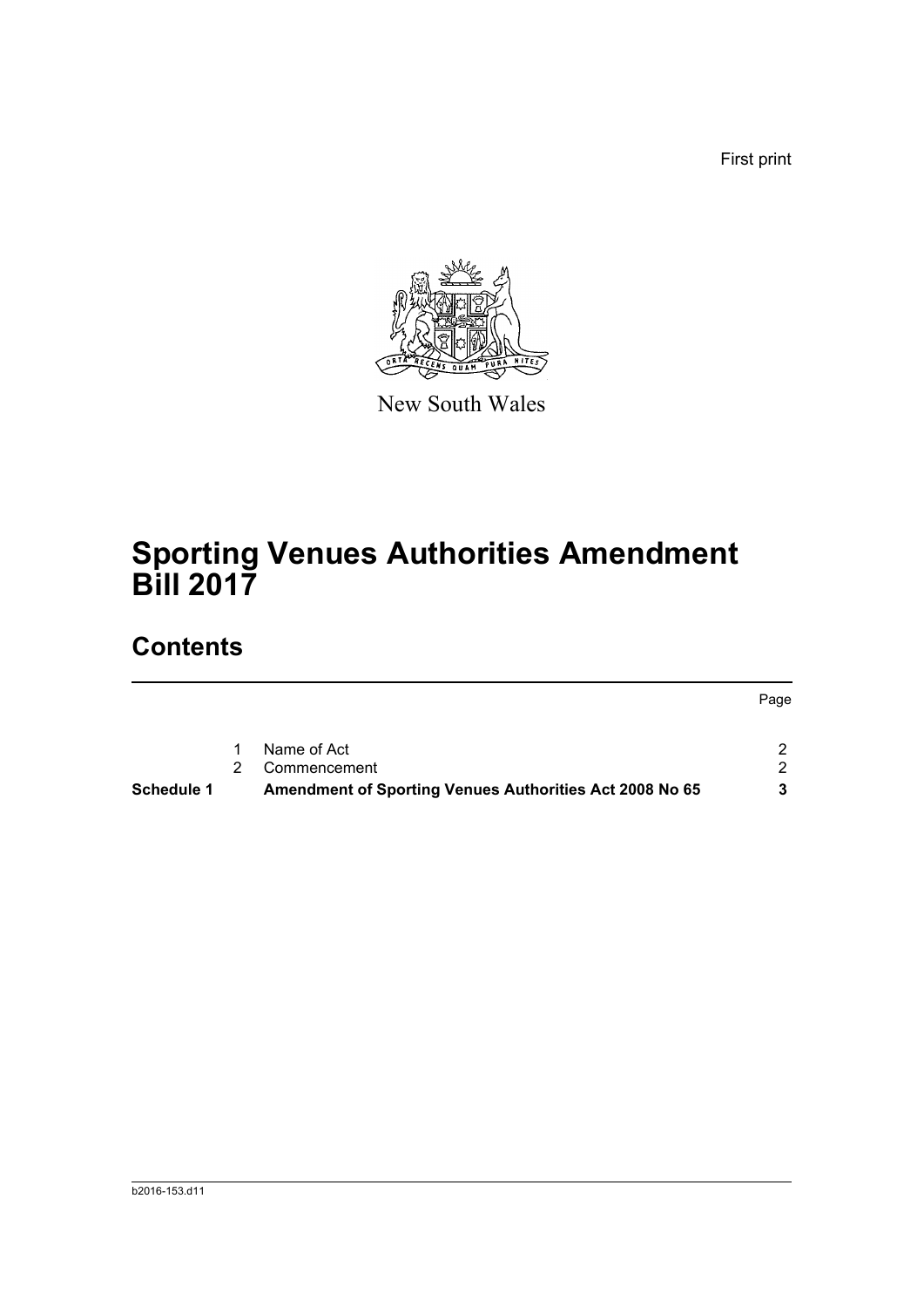

New South Wales

# **Sporting Venues Authorities Amendment Bill 2017**

No , 2017

#### **A Bill for**

An Act to amend the *Sporting Venues Authorities Act 2008* to enable the transfer of certain assets, rights and liabilities relating to Stadium Australia to Venues NSW; and for other purposes.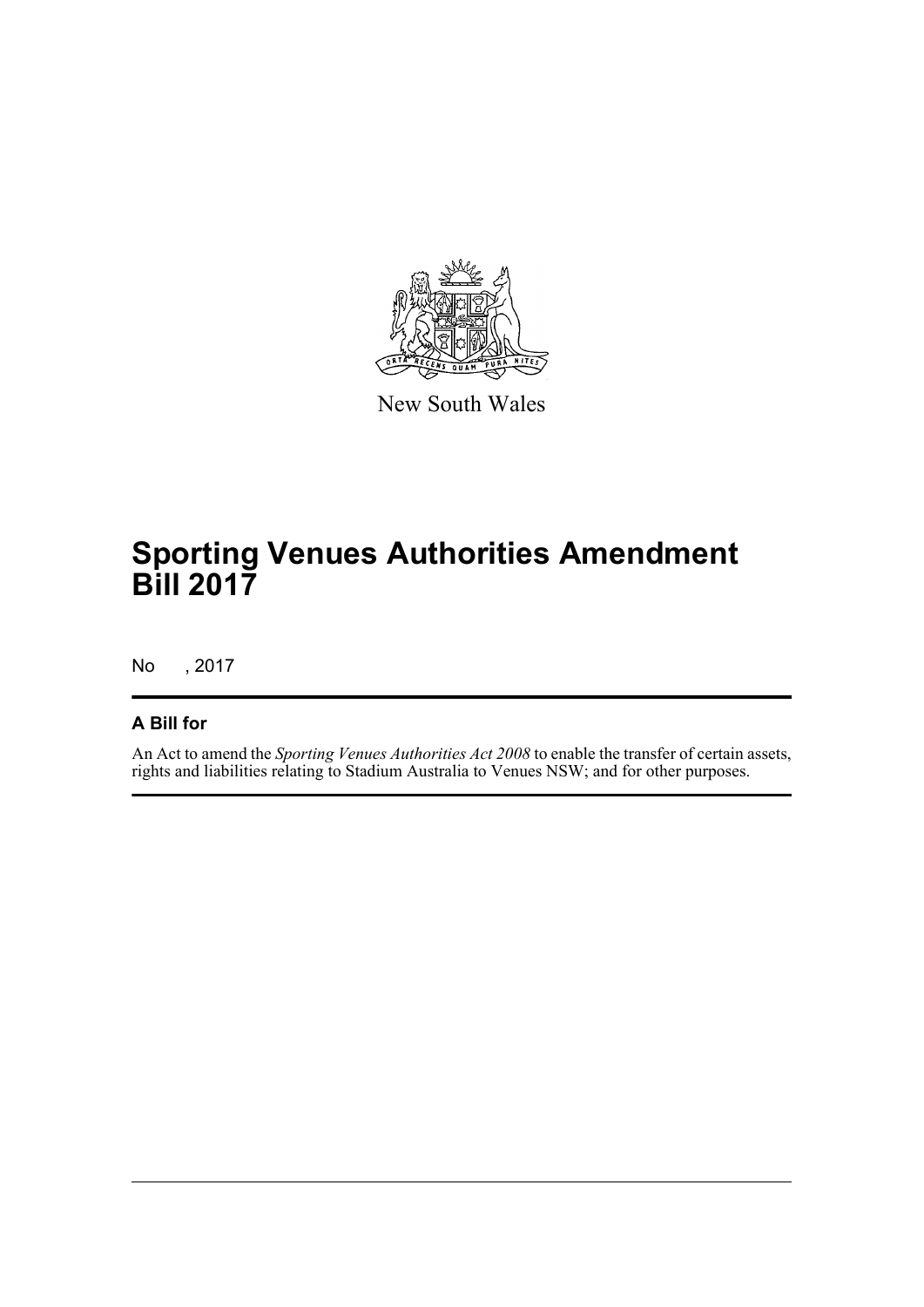<span id="page-4-0"></span>

| The Legislature of New South Wales enacts: |             |  |  |  |  |
|--------------------------------------------|-------------|--|--|--|--|
|                                            | Name of Act |  |  |  |  |

<span id="page-4-1"></span>

|   | Name of Act                                                             |   |
|---|-------------------------------------------------------------------------|---|
|   | This Act is the <i>Sporting Venues Authorities Amendment Act 2017</i> . | 3 |
| 2 | Commencement                                                            |   |
|   | This Act commences on the date of assent to this Act.                   | 5 |

1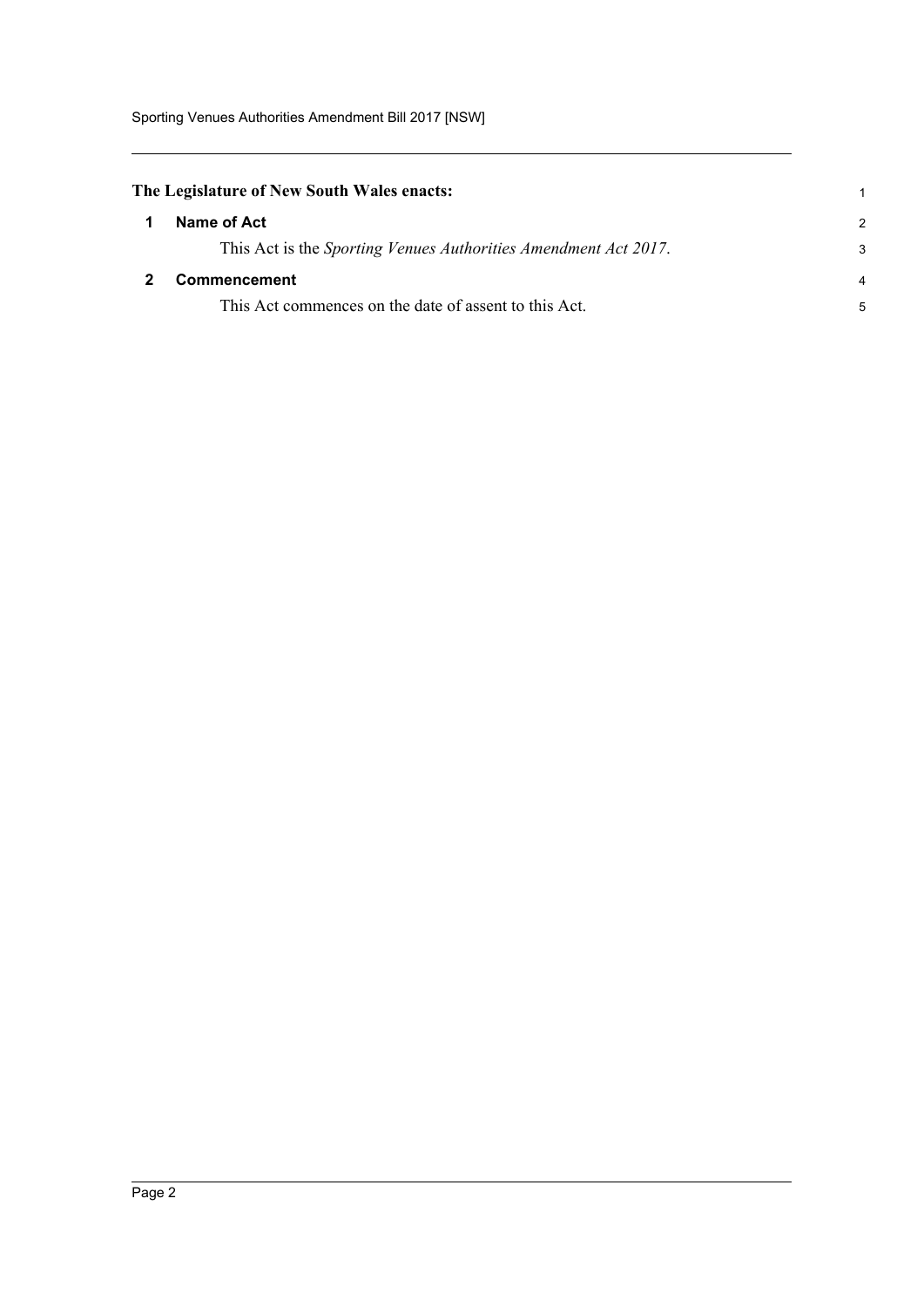<span id="page-5-0"></span>

|     | <b>Schedule 1</b>        |                  |                                                                                    | <b>Amendment of Sporting Venues Authorities Act</b><br>2008 No 65                                                                                                                                                                                                                                                       |                            |
|-----|--------------------------|------------------|------------------------------------------------------------------------------------|-------------------------------------------------------------------------------------------------------------------------------------------------------------------------------------------------------------------------------------------------------------------------------------------------------------------------|----------------------------|
| [1] |                          |                  | Part 4, Division 3                                                                 |                                                                                                                                                                                                                                                                                                                         | 3                          |
|     | Insert after Division 2: |                  |                                                                                    |                                                                                                                                                                                                                                                                                                                         | 4                          |
|     | <b>Division 3</b>        |                  | Transfer of assets, rights and liabilities relating to<br><b>Stadium Australia</b> |                                                                                                                                                                                                                                                                                                                         | 5<br>6                     |
|     | 30A                      | <b>Australia</b> |                                                                                    | Transfer to Venues NSW of assets, rights and liabilities relating to Stadium                                                                                                                                                                                                                                            | $\overline{7}$<br>8        |
|     |                          | (1)              |                                                                                    | The Minister may, by order in writing (a vesting order), transfer assets, rights<br>and liabilities of any of the following persons to Venues NSW:                                                                                                                                                                      | $9\,$<br>10                |
|     |                          |                  | (a)                                                                                | Stadium Holdings Pty Ltd (ACN 121 891 647),                                                                                                                                                                                                                                                                             | 11                         |
|     |                          |                  | (b)                                                                                | Stadium Investments Pty Ltd (ACN 121 891 656),                                                                                                                                                                                                                                                                          | 12                         |
|     |                          |                  | (c)                                                                                | Stadium Australia Management Limited (ACN 069 692 253),                                                                                                                                                                                                                                                                 | 13                         |
|     |                          |                  | (d)                                                                                | Stadium Australia Operations Pty Ltd (ACN 126 222 099),                                                                                                                                                                                                                                                                 | 14                         |
|     |                          |                  | (e)                                                                                | SAT trustee.                                                                                                                                                                                                                                                                                                            | 15                         |
|     |                          | (2)              |                                                                                    | Clauses 4–7 of Schedule 3 apply in relation to the transfer of assets, rights or<br>liabilities by a vesting order under this section in the same way as those clauses<br>apply in relation to the transfer of assets, rights or liabilities by operation of<br>Part 2 of that Schedule. For that purpose:              | 16<br>17<br>18<br>19       |
|     |                          |                  | (a)                                                                                | a reference in clause 4 to the transferor is to be read as a reference to the<br>person or persons from whom the assets, rights or liabilities are<br>transferred by the vesting order, and                                                                                                                             | 20<br>21<br>22             |
|     |                          |                  | (b)                                                                                | a reference in clause 4 to the transferee is to be read as a reference to<br>Venues NSW.                                                                                                                                                                                                                                | 23<br>24                   |
|     |                          | (3)              | transfer.                                                                          | Without limiting subsection (2), any assets of SAT trustee that are vested in<br>Venues NSW as a consequence of the transfer of those assets by a vesting<br>order under this section are vested free of any equitable estates, interests,<br>rights or obligations that attached to the assets immediately before that | 25<br>26<br>27<br>28<br>29 |
|     |                          | (4)              |                                                                                    | A vesting order that varies the terms and conditions of any instrument or<br>contract has effect according to its tenor.                                                                                                                                                                                                | 30<br>31                   |
|     |                          | (5)              |                                                                                    | In this section:                                                                                                                                                                                                                                                                                                        | 32                         |
|     |                          |                  |                                                                                    | <b>SAT trustee</b> means Infrastructure Specialist Asset Management Limited<br>(ACN 098 827 671) in its capacity as trustee of the Stadium Australia Trust.                                                                                                                                                             | 33<br>34                   |
|     |                          |                  | 458 279).                                                                          | <b>Stadium Australia Trust</b> means the trust established by the deed that was<br>executed on 19 January 1996 by Australia Stadium 2000 Limited (ACN 069)                                                                                                                                                              | 35<br>36<br>37             |
|     | 30 <sub>B</sub>          |                  | Competition authorisations relating to transfer under section 30A                  |                                                                                                                                                                                                                                                                                                                         |                            |
|     |                          | (1)              |                                                                                    | Conduct authorised or required by or under the provisions of any prescribed<br>arrangement is specifically authorised by this Act for the purposes of the<br>Competition and Consumer Act 2010 of the Commonwealth and the<br>Competition Code of New South Wales.                                                      | 39<br>40<br>41<br>42       |
|     |                          | (2)              |                                                                                    | Anything authorised to be done by this section is authorised only to the extent<br>that it would otherwise contravene Part IV of the Competition and Consumer<br>Act 2010 of the Commonwealth or the Competition Code of New South Wales.                                                                               | 43<br>44<br>45             |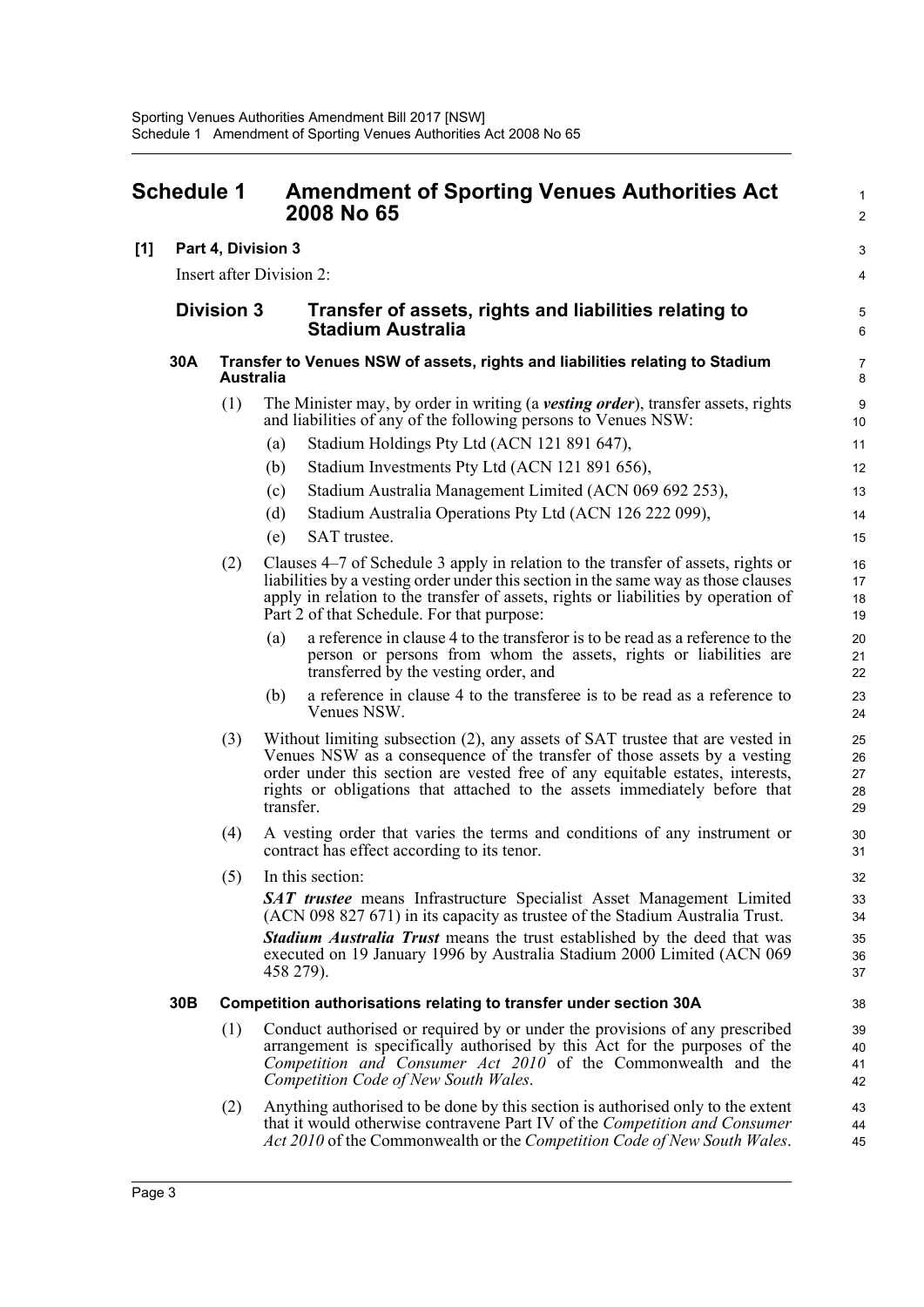|     | (3)                                                   |     | In this section:<br><i>prescribed arrangement</i> means any contract, arrangement or understanding to<br>which Venues NSW is a party because of the operation of section 30A.                                                                                                                                                                                       | 1<br>$\overline{\mathbf{c}}$<br>3 |  |  |
|-----|-------------------------------------------------------|-----|---------------------------------------------------------------------------------------------------------------------------------------------------------------------------------------------------------------------------------------------------------------------------------------------------------------------------------------------------------------------|-----------------------------------|--|--|
|     |                                                       |     |                                                                                                                                                                                                                                                                                                                                                                     |                                   |  |  |
| [2] | Schedule 5 Savings, transitional and other provisions |     |                                                                                                                                                                                                                                                                                                                                                                     |                                   |  |  |
|     |                                                       |     | Insert at the end of clause $1(1)$ :                                                                                                                                                                                                                                                                                                                                | 5                                 |  |  |
|     |                                                       |     | any other Act that amends this Act                                                                                                                                                                                                                                                                                                                                  | 6                                 |  |  |
| [3] | Schedule 5                                            |     |                                                                                                                                                                                                                                                                                                                                                                     | 7                                 |  |  |
|     |                                                       |     | Insert at the end of the Schedule, with appropriate Part and clause numbering:                                                                                                                                                                                                                                                                                      | 8                                 |  |  |
|     | <b>Part</b>                                           |     | <b>Provisions consequent on enactment of Sporting</b><br><b>Venues Authorities Amendment Act 2017</b>                                                                                                                                                                                                                                                               | 9<br>10                           |  |  |
|     |                                                       |     | Regulations consequent on making of vesting order                                                                                                                                                                                                                                                                                                                   | 11                                |  |  |
|     | (1)                                                   |     | The regulations may contain provisions of a savings or transitional nature<br>consequent on the making of a vesting order under section 30A.                                                                                                                                                                                                                        | 12<br>13                          |  |  |
|     | (2)                                                   |     | A provision referred to in subclause (1) that relates to a particular vesting order<br>may, if the regulations so provide, take effect as from the date of the order or<br>a later day.                                                                                                                                                                             | 14<br>15<br>16                    |  |  |
|     | (3)                                                   |     | To the extent to which a provision referred to in subclause (1) takes effect from<br>a date that is earlier than the date of its publication on the NSW legislation<br>website, the provision does not operate so as:                                                                                                                                               | 17<br>18<br>19                    |  |  |
|     |                                                       | (a) | to affect, in a manner prejudicial to any person (other than the State or<br>an authority of the State), the rights of that person existing before the<br>date of its publication, or                                                                                                                                                                               | 20<br>21<br>22                    |  |  |
|     |                                                       | (b) | to impose liabilities on any person (other than the State or an authority<br>of the State) in respect of anything done or omitted to be done before the<br>date of its publication.                                                                                                                                                                                 | 23<br>24<br>25                    |  |  |
|     | (4)                                                   |     | A provision referred to in subclause (1) has, if the regulations so provide,<br>effect despite section 30A.                                                                                                                                                                                                                                                         | 26<br>27                          |  |  |
|     |                                                       |     | Preservation of rights of members of Stadium Australia Club Limited                                                                                                                                                                                                                                                                                                 | 28                                |  |  |
|     | (1)                                                   |     | In this clause:                                                                                                                                                                                                                                                                                                                                                     | 29                                |  |  |
|     |                                                       |     | Stadium Australia means the land comprised in Lots 4000 and 4001,<br>DP 1004512.                                                                                                                                                                                                                                                                                    | 30<br>31                          |  |  |
|     |                                                       |     | <i>vesting day</i> means the day on which the assets, rights and liabilities as lessee<br>and sub-lessor of Stadium Australia are transferred to Venues NSW by a<br>vesting order under section 30A.                                                                                                                                                                | 32<br>33<br>34                    |  |  |
|     | (2)                                                   |     | On and after the vesting day, a reference in the following documents to the<br>termination of any sub-lease under which Stadium Australia is sub-let to<br>Stadium Australia Management Limited (ACN 069 692 253) is to be read as a<br>reference to the termination of the lease between the Sydney Olympic Park<br>Authority and Venues NSW of Stadium Australia: | 35<br>36<br>37<br>38<br>39        |  |  |
|     |                                                       | (a) | the constitution of Stadium Australia Club Limited (ACN 083 753 637),                                                                                                                                                                                                                                                                                               | 40                                |  |  |
|     |                                                       | (b) | the agreement that, immediately before the vesting day, was in force<br>between Stadium Australia Club Limited and Stadium Australia<br>Management Limited, and made on 21 December 1998.                                                                                                                                                                           | 41<br>42<br>43                    |  |  |
|     |                                                       |     |                                                                                                                                                                                                                                                                                                                                                                     |                                   |  |  |